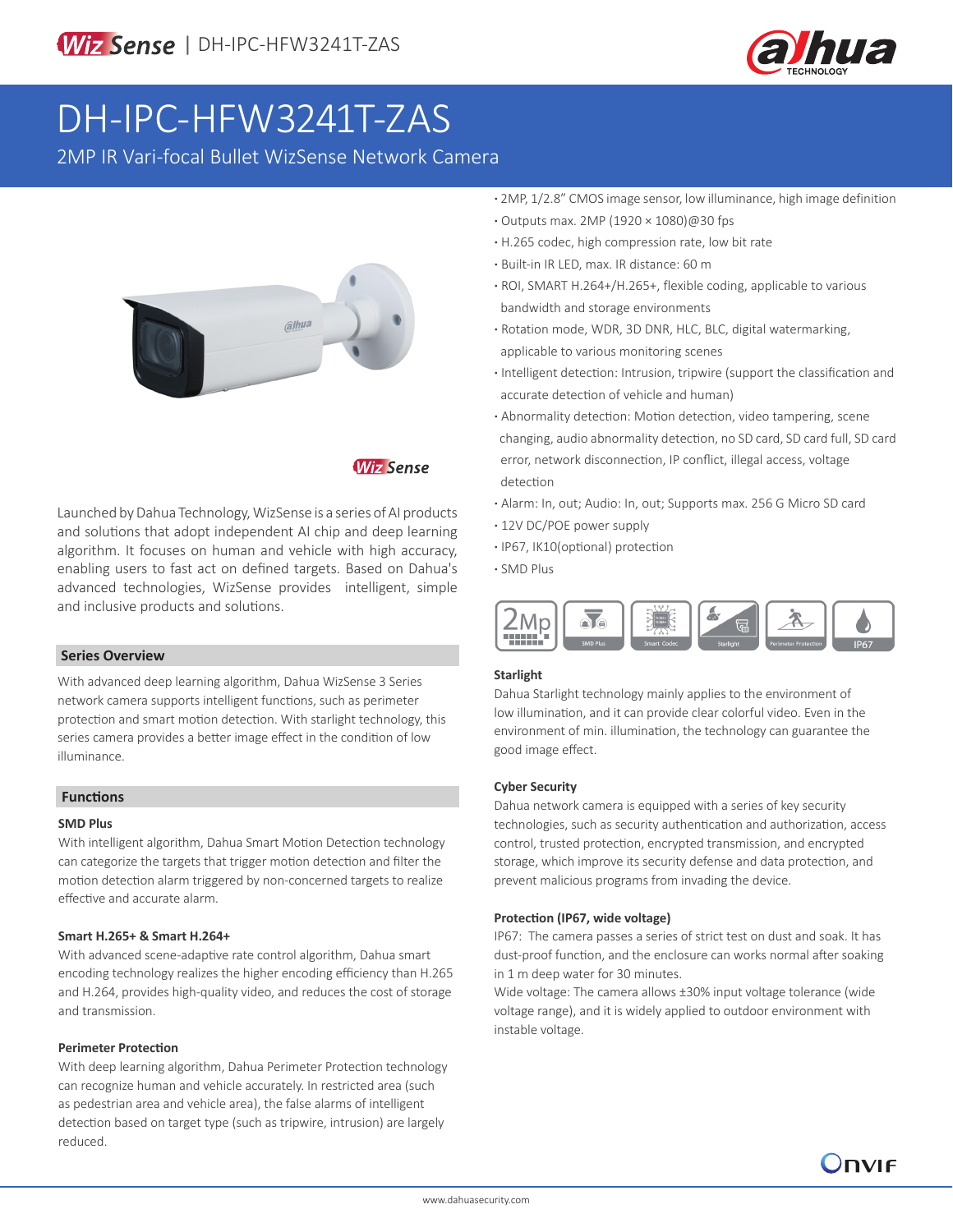# Wiz Sense | DH-IPC-HFW3241T-ZAS

## **Technical Specification**

| Camera                          |      |                                                                                         |                      |                               |                              |
|---------------------------------|------|-----------------------------------------------------------------------------------------|----------------------|-------------------------------|------------------------------|
| Image Sensor                    |      | 1/2.8"2Megapixel progressive CMOS                                                       |                      |                               |                              |
| Max. Resolution                 |      | 1920 (H) ×1080 (V)                                                                      |                      |                               |                              |
| <b>ROM</b>                      |      | 128 MB                                                                                  |                      |                               |                              |
| <b>RAM</b>                      |      | 256 MB                                                                                  |                      |                               |                              |
| <b>Scanning System</b>          |      | Progressive                                                                             |                      |                               |                              |
| <b>Electronic Shutter Speed</b> |      | Auto/Manual 1/3 s-1/100000 s                                                            |                      |                               |                              |
| Min. Illumination               |      | 0.002 Lux@F1.5 (Color, 30IRE)<br>0.0002 Lux@F1.5 (B/W, 30IRE)<br>0 Lux (Illuminator on) |                      |                               |                              |
| S/N Ratio                       |      | > 56 dB                                                                                 |                      |                               |                              |
| <b>Illumination Distance</b>    |      | 60 m (197 ft)                                                                           |                      |                               |                              |
| Illuminator On/Off Control      |      | Auto/Manual                                                                             |                      |                               |                              |
| <b>Illuminator Number</b>       |      | 4 (IR LED)                                                                              |                      |                               |                              |
| Pan/Tilt/Rotation Range         |      | Pan: 0°-360°; Tilt: 0°-90°; Rotation: 0°-360°                                           |                      |                               |                              |
| Lens                            |      |                                                                                         |                      |                               |                              |
| Lens Type                       |      | Motorized vari-focal                                                                    |                      |                               |                              |
| Mount Type                      |      | $\phi$ 14                                                                               |                      |                               |                              |
| Focal Length                    |      | 2.7 mm-13.5 mm                                                                          |                      |                               |                              |
| Max. Aperture                   |      | F1.5                                                                                    |                      |                               |                              |
| Field of View                   |      | Horizontal: 108°-28°<br>Vertical: 57° -16°<br>Diagonal: 130° -33°                       |                      |                               |                              |
| Iris Type                       |      | Fixed                                                                                   |                      |                               |                              |
| <b>Close Focus Distance</b>     |      | $0.8$ m (2.6 ft)                                                                        |                      |                               |                              |
| <b>DORI Distance</b>            | Lens | Detect                                                                                  | Observe              | Recognize                     | Identify                     |
|                                 | W    | 44.1 m<br>(144.7 ft)                                                                    | 17.6 m<br>(57.7 ft)  | 8.8 <sub>m</sub><br>(28.9 ft) | 4.4 m<br>$(14.4 \text{ ft})$ |
|                                 | T    | 153.1 m<br>(502.3 ft)                                                                   | 61.2 m<br>(200.8 ft) | 30.6 m<br>(82.9 ft)           | 15.3 m<br>(50.2 ft)          |

### Professional, Intelligent

| <b>Perimeter Protection</b> | Tripwire; intrusion (Recognition of human and vehicle)                                                                                            |  |  |
|-----------------------------|---------------------------------------------------------------------------------------------------------------------------------------------------|--|--|
| Intelligent Search          | Work together with Smart NVR to perform refine<br>intelligent search, event extraction and merging to event<br><b>videos</b>                      |  |  |
| Video                       |                                                                                                                                                   |  |  |
| Video Compression           | H.265; H.264; H.264H; H.264B; MJPEG(only supported<br>by sub stream)                                                                              |  |  |
| Smart Codec                 | Smart H.265+/ Smart H.264+                                                                                                                        |  |  |
| Video Frame Rate            | Main stream (1920 × 1080@1-25/30 fps)<br>sub stream (704 × 576@1-25 fps/704 × 480@1-30 fps)<br>third stream (1280 × 720@1-25/30 fps)              |  |  |
| <b>Stream Capability</b>    | 3 streams                                                                                                                                         |  |  |
| Resolution                  | 1080p (1920 × 1080); 1.3M (1280 × 960); 720p (1280<br>x 720); D1 (704 x 576/704 x 480); VGA (640 x 480); CIF<br>$(352 \times 288/352 \times 240)$ |  |  |
| <b>Bit Rate Control</b>     | CBR/VBR                                                                                                                                           |  |  |

| Video Bit Rate                 | H.264: 3 Kbps-8192 Kbps<br>H.265: 3 Kbps-8192 Kbps                                                                                                                                                                                                                                                                   |  |
|--------------------------------|----------------------------------------------------------------------------------------------------------------------------------------------------------------------------------------------------------------------------------------------------------------------------------------------------------------------|--|
| Day/Night                      | Auto(ICR)/Color/B/W                                                                                                                                                                                                                                                                                                  |  |
| <b>BLC</b>                     | Yes                                                                                                                                                                                                                                                                                                                  |  |
| <b>HLC</b>                     | Yes                                                                                                                                                                                                                                                                                                                  |  |
| <b>WDR</b>                     | 120 dB                                                                                                                                                                                                                                                                                                               |  |
| White Balance                  | Auto/natural/street lamp/outdoor/manual/regional<br>custom                                                                                                                                                                                                                                                           |  |
| Gain Control                   | Auto/Manual                                                                                                                                                                                                                                                                                                          |  |
| <b>Noise Reduction</b>         | 3D DNR                                                                                                                                                                                                                                                                                                               |  |
| <b>Motion Detection</b>        | OFF/ON (4 areas, rectangular)                                                                                                                                                                                                                                                                                        |  |
| Region of Interest(RoI)        | Yes (4 areas)                                                                                                                                                                                                                                                                                                        |  |
| <b>Smart Illumination</b>      | Yes                                                                                                                                                                                                                                                                                                                  |  |
| <b>Image Rotation</b>          | 0°/90°/180°/270° (Support 90°/270° with 1920 × 1080<br>resolution and lower.)                                                                                                                                                                                                                                        |  |
| Mirror                         | Yes                                                                                                                                                                                                                                                                                                                  |  |
| <b>Privacy Masking</b>         | 4 areas                                                                                                                                                                                                                                                                                                              |  |
| Audio                          |                                                                                                                                                                                                                                                                                                                      |  |
| <b>Audio Compression</b>       | G.711a; G.711Mu; G726                                                                                                                                                                                                                                                                                                |  |
| Alarm                          |                                                                                                                                                                                                                                                                                                                      |  |
| Alarm Event                    | No SD card; SD card full; SD card error; less service time<br>of SD card (smart card supports); network disconnection;<br>IP conflict; illegal access; voltage detection; security<br>exception; motion detection; video tampering; scene<br>changing; input abnormal; intensity change; tripwire;<br>intrusion; SMD |  |
| Network                        |                                                                                                                                                                                                                                                                                                                      |  |
| Network                        | RJ-45 (10/100 Base-T)                                                                                                                                                                                                                                                                                                |  |
| <b>SDK and API</b>             | Yes                                                                                                                                                                                                                                                                                                                  |  |
| Protocol                       | IPv4; IPv6; HTTP; TCP; UDP; ARP; RTP; RTSP; RTCP; RTMP;<br>SMTP; FTP; SFTP; DHCP; DNS; DDNS; QoS; UPnP; NTP;<br>Multicast; ICMP; IGMP; NFS; PPPoE; SNMP                                                                                                                                                              |  |
| <b>Cyber Security</b>          | Video encryption; firmware encryption; configuration<br>encryption; Digest; WSSE; account lockout; security logs;<br>IP/MAC filtering; generation and importing of X.509<br>certification; syslog; HTTPS; 802.1x; trusted boot; trusted<br>execution; trusted upgrade                                                |  |
| Interoperability               | ONVIF(Profile S/Profile G/Profile T);CGI;P2P;Milestone;<br>Genetec                                                                                                                                                                                                                                                   |  |
| Scene Self-adaptation<br>(SSA) | Yes                                                                                                                                                                                                                                                                                                                  |  |
| User/Host                      | 20 (Total bandwidth: 64 M)                                                                                                                                                                                                                                                                                           |  |
| Storage                        | FTP; SFTP; Micro SD Card (support max. 256 G); NAS                                                                                                                                                                                                                                                                   |  |
| Browser                        | IE: IE8, IE9, IE11<br>Chrome<br>Firefox                                                                                                                                                                                                                                                                              |  |
| Management Software            | Smart PSS, DSS, DMSS                                                                                                                                                                                                                                                                                                 |  |
| Mobile Phone                   | IOS; Android                                                                                                                                                                                                                                                                                                         |  |
| Certification                  |                                                                                                                                                                                                                                                                                                                      |  |